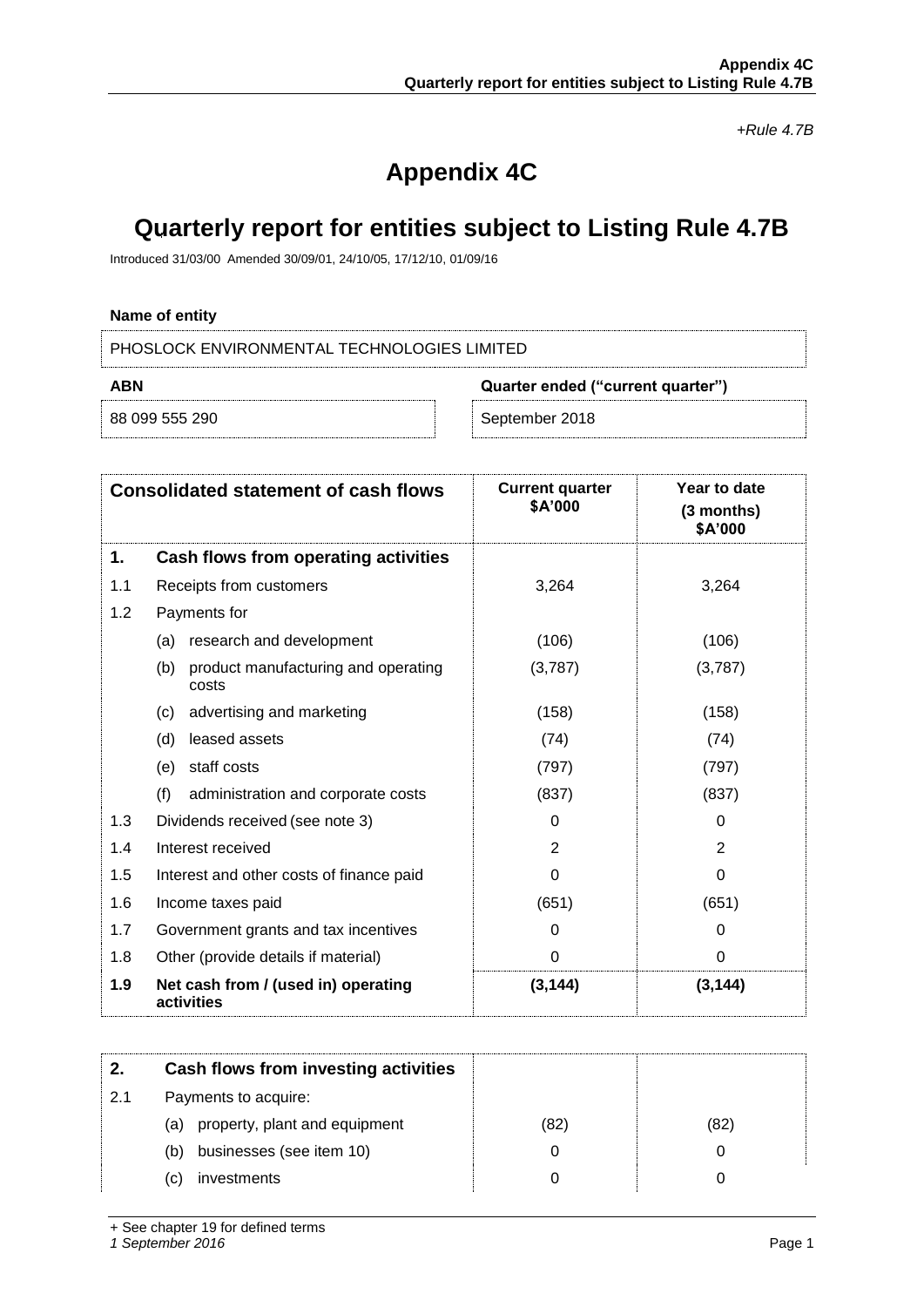|               | <b>Consolidated statement of cash flows</b>       | <b>Current quarter</b><br><b>\$A'000</b> | Year to date<br>(3 months)<br>\$A'000 |
|---------------|---------------------------------------------------|------------------------------------------|---------------------------------------|
|               | (d)<br>intellectual property                      | (32)                                     | (32)                                  |
|               | other non-current assets<br>(e)                   | 0                                        | 0                                     |
| $2.2^{\circ}$ | Proceeds from disposal of:                        |                                          |                                       |
|               | property, plant and equipment<br>(a)              | 0                                        | 0                                     |
|               | businesses (see item 10)<br>(b)                   | 0                                        | O                                     |
|               | (c)<br>investments                                | 0                                        | 0                                     |
|               | (d)<br>intellectual property                      | 0                                        | U                                     |
|               | other non-current assets<br>(e)                   | 0                                        | 0                                     |
| 2.3           | Cash flows from loans to other entities           | 0                                        | U                                     |
| 2.4           | Dividends received (see note 3)                   | 0                                        | 0                                     |
| 2.5           | Other (provide details if material)               | 0                                        | 0                                     |
| 2.6           | Net cash from / (used in) investing<br>activities | (114)                                    | (114)                                 |

| 3.   | <b>Cash flows from financing activities</b>                                    |       |          |
|------|--------------------------------------------------------------------------------|-------|----------|
| 3.1  | Proceeds from issues of shares                                                 | 5,536 | 5,536    |
| 3.2  | Proceeds from issue of convertible notes                                       | 0     | 0        |
| 3.3  | Proceeds from exercise of share options                                        | 0     | 0        |
| 3.4  | Transaction costs related to issues of<br>shares, convertible notes or options | (201) | (201)    |
| 3.5  | Proceeds from borrowings                                                       | 0     | 0        |
| 3.6  | Repayment of borrowings                                                        | (316) | (316)    |
| 3.7  | Transaction costs related to loans and<br>borrowings                           | 0     | 0        |
| 3.8  | Dividends paid                                                                 | 0     | $\Omega$ |
| 3.9  | Other (provide details if material)                                            | 0     | 0        |
| 3.10 | Net cash from / (used in) financing<br>activities                              | 5,019 | 5,019    |

|     | Net increase / (decrease) in cash and<br>cash equivalents for the period |          |          |
|-----|--------------------------------------------------------------------------|----------|----------|
| 4.1 | Cash and cash equivalents at beginning of<br>quarter/year to date        | 4,370    | 4,370    |
| 4.2 | Net cash from / (used in) operating<br>activities (item 1.9 above)       | (3, 144) | (3, 144) |
| 4.3 | Net cash from / (used in) investing activities<br>(item 2.6 above)       | (114)    | (114)    |
| 4.4 | Net cash from / (used in) financing activities<br>(item 3.10 above)      | 5,019    | 5,019    |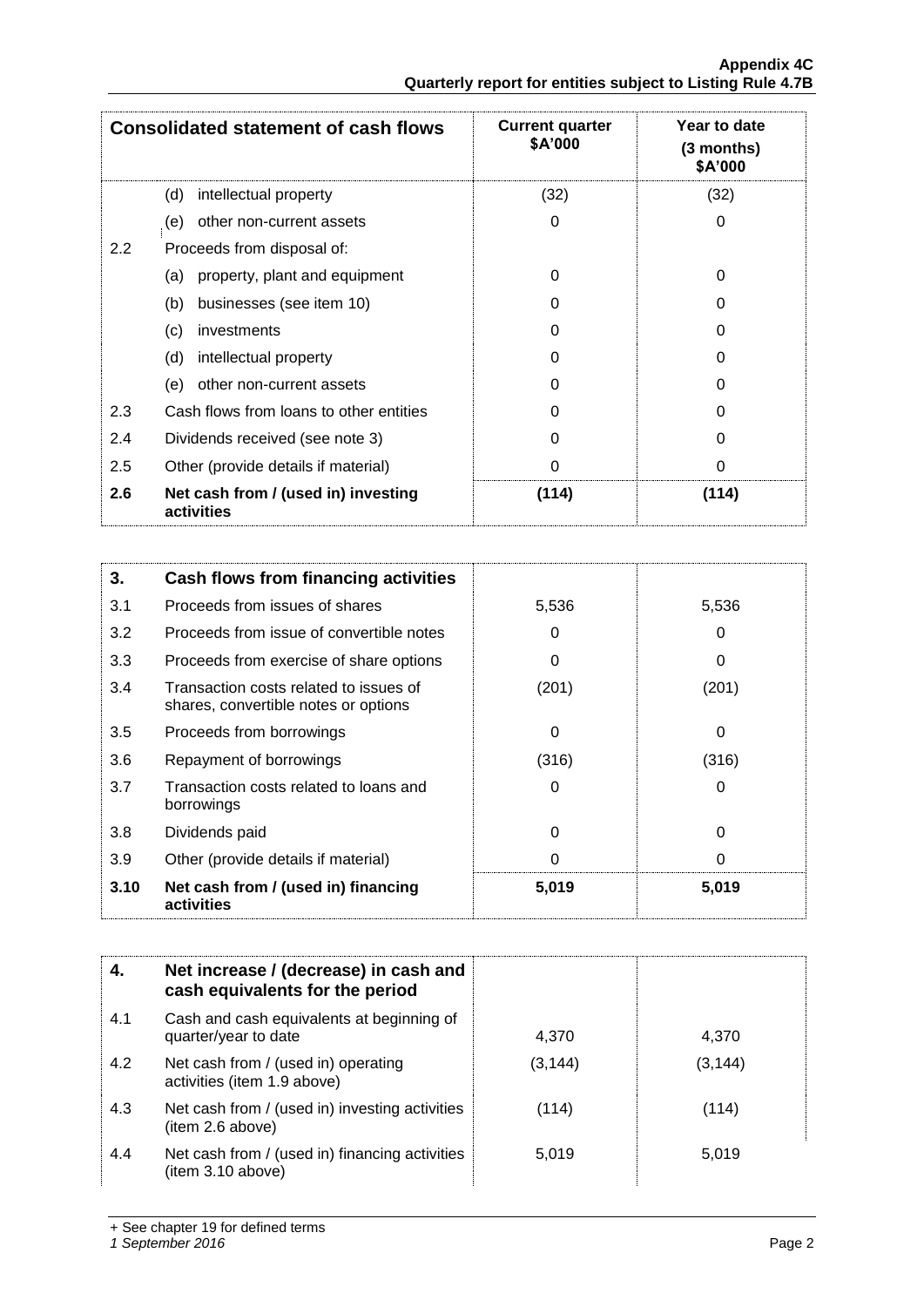|     | Consolidated statement of cash flows                 | <b>Current quarter</b><br>\$A'000 | Year to date<br>(3 months)<br>\$A'000 |
|-----|------------------------------------------------------|-----------------------------------|---------------------------------------|
| 4.5 | Effect of movement in exchange rates on<br>cash held | (19)                              | (19)                                  |
| 4.6 | Cash and cash equivalents at end of<br>quarter       | 6.112                             | 6.112                                 |

| 5.  | Reconciliation of cash and cash<br>equivalents<br>at the end of the quarter (as shown in the<br>consolidated statement of cash flows) to the<br>related items in the accounts | <b>Current quarter</b><br>\$A'000 | <b>Previous quarter</b><br>\$A'000 |
|-----|-------------------------------------------------------------------------------------------------------------------------------------------------------------------------------|-----------------------------------|------------------------------------|
| 5.1 | <b>Bank balances</b>                                                                                                                                                          | 6.054                             | 6.054                              |
| 5.2 | Call deposits                                                                                                                                                                 | 0                                 | 0                                  |
| 5.3 | <b>Bank overdrafts</b>                                                                                                                                                        | 0                                 | 0                                  |
| 5.4 | Deposits held as Bonds                                                                                                                                                        | 58                                | 58                                 |
| 5.5 | Cash and cash equivalents at end of<br>quarter (should equal item 4.6 above)                                                                                                  | 6,112                             | 6,112                              |

## **6.** Payments to directors of the entity and their associates Current quarter

- 6.1 Aggregate amount of payments to these parties included in item 1.2 213
- 6.2 Aggregate amount of cash flow from loans to these parties included in item 2.3
- 6.3 Include below any explanation necessary to understand the transactions included in items 6.1 and 6.2

| Salaries, Director Fees, Superannuation, Salary Benefits paid to Directors |
|----------------------------------------------------------------------------|
|                                                                            |
|                                                                            |

|     | Payments to related entities of the entity and their<br>associates |
|-----|--------------------------------------------------------------------|
| 7.1 | Aggregate amount of payments to these parties included in item 1.2 |

- 7.2 Aggregate amount of cash flow from loans from these parties included in item 1.5
- 7.3 Include below any explanation necessary to understand the transactions included in items 7.1 and 7.2

IR Services provided by associate of Related Party; Rent paid to Related Party – 7.1

| s included in |  |
|---------------|--|
|               |  |
|               |  |
|               |  |
|               |  |

**\$A'000**

0

| <b>Current quarter</b><br>\$A'000 |
|-----------------------------------|
| 118                               |
| n                                 |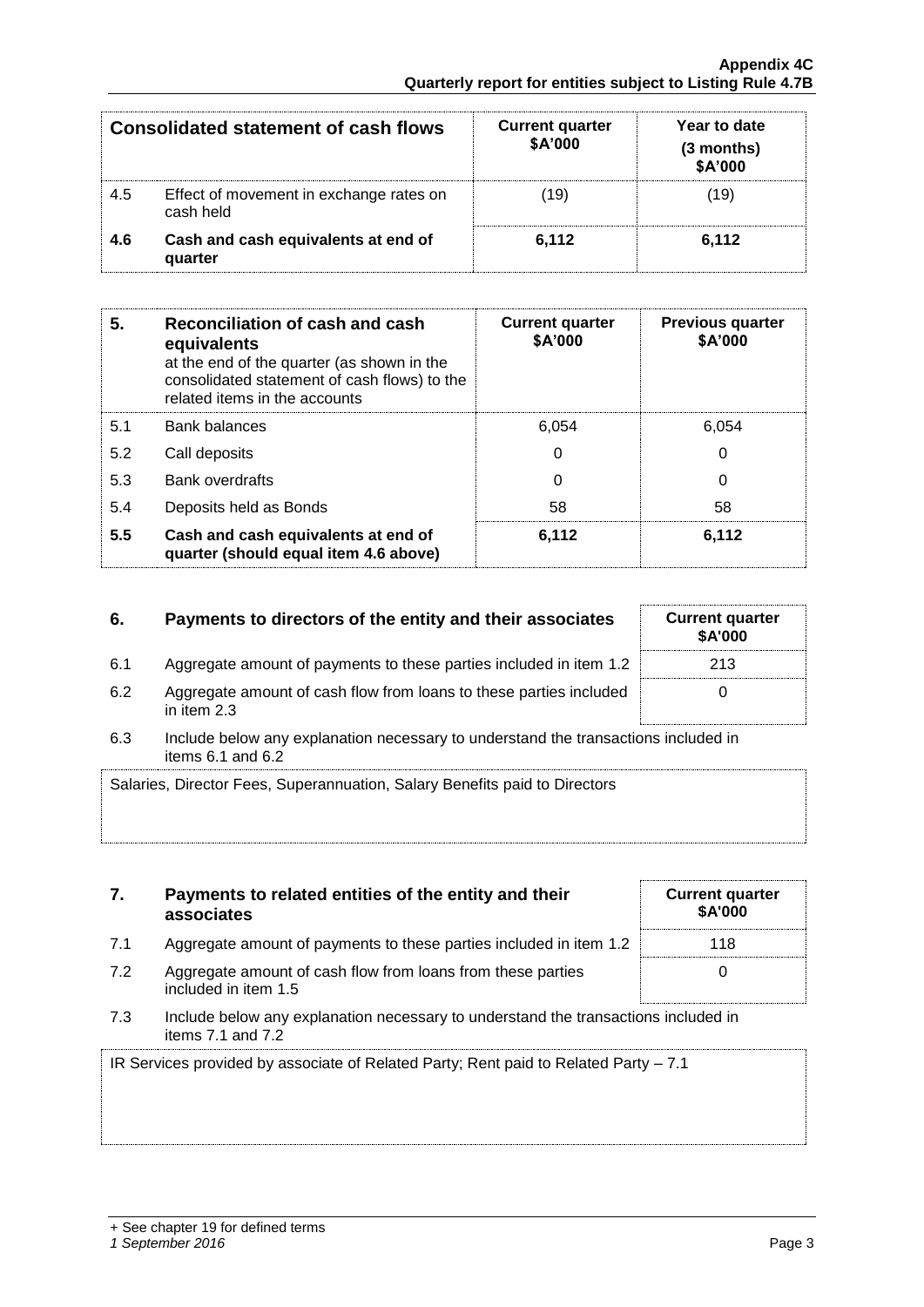| 8.  | <b>Financing facilities available</b><br>Add notes as necessary for an<br>understanding of the position                                                                                                                                                                                      | <b>Total facility amount</b><br>at quarter end<br>\$A'000 | Amount drawn at<br>quarter end<br>\$A'000 |  |
|-----|----------------------------------------------------------------------------------------------------------------------------------------------------------------------------------------------------------------------------------------------------------------------------------------------|-----------------------------------------------------------|-------------------------------------------|--|
| 8.1 | Loan Facility                                                                                                                                                                                                                                                                                |                                                           |                                           |  |
| 8.2 | Debtor Loan                                                                                                                                                                                                                                                                                  |                                                           |                                           |  |
| 8.3 |                                                                                                                                                                                                                                                                                              |                                                           |                                           |  |
| 8.4 | Include below a description of each facility above, including the lender, interest rate and<br>whether it is secured or unsecured. If any additional facilities have been entered into or are<br>proposed to be entered into after quarter end, include details of those facilities as well. |                                                           |                                           |  |

| 9.  | <b>Estimated cash outflows for next quarter</b> | <b>\$A'000</b> |
|-----|-------------------------------------------------|----------------|
| 9.1 | Research and development                        | (100)          |
| 9.2 | Product manufacturing and operating costs       | (2,500)        |
| 9.3 | Advertising and marketing                       | (100)          |
| 9.4 | Leased assets                                   | (70)           |
| 9.5 | Staff costs                                     | (900)          |
| 9.6 | Administration and corporate costs              | (700)          |
| 9.7 | Interest on Loans                               | 0              |
| 9.8 | <b>Total estimated cash outflows</b>            | (4,370)        |

| 10.  | Acquisitions and disposals of<br>business entities<br>(items $2.1(b)$ and $2.2(b)$ above) | <b>Acquisitions</b> | <b>Disposals</b> |
|------|-------------------------------------------------------------------------------------------|---------------------|------------------|
| 10.1 | Name of entity                                                                            | N/A                 | N/A              |
| 10.2 | Place of incorporation or<br>registration                                                 |                     |                  |
| 10.3 | Consideration for acquisition or<br>disposal                                              |                     |                  |
| 10.4 | Total net assets                                                                          |                     |                  |
| 10.5 | Nature of business                                                                        |                     |                  |